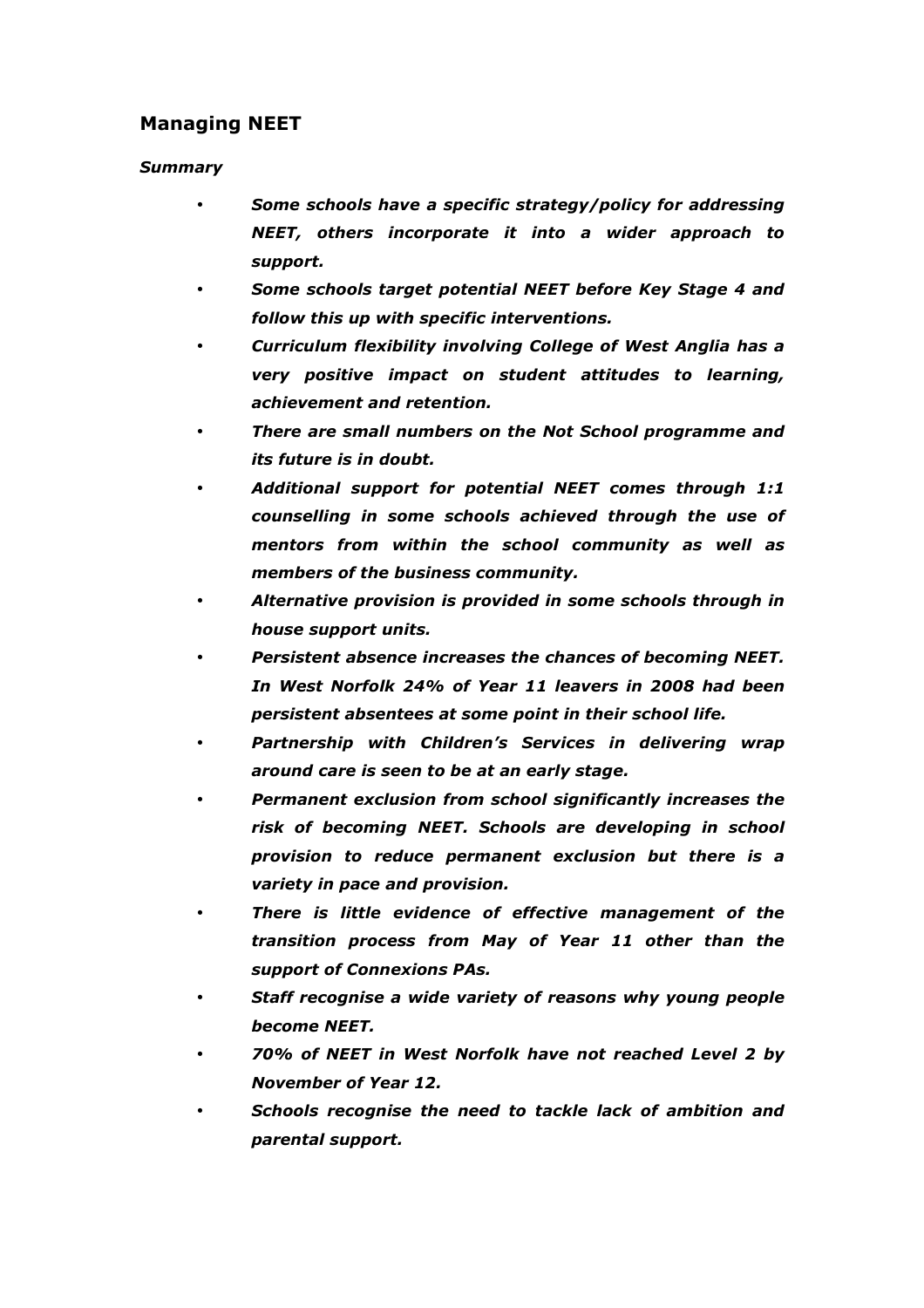- 4.1 All involved in education know that engagement in learning and training are essential if young people are to be successful in life. However, a significant number of young people who pass through our schools and colleges do not recognise this and, for a variety of reasons, disengage from education. Evidence shows that NEET is a major predictor of later unemployment, low income, depression and poor mental health. This is why reducing NEET numbers is a critical ambition in 14-19 education and Every Child Matters reforms. Nationally, the strategy for reducing NEET contains three elements:
	- careful tracking: to identify early those young people who are NEET, or who are at risk of becoming NEET.
	- personalised guidance and support: to make sure young people know how to access education, training or employment, and to enable them to overcome barriers to participation.
	- provision of a full range of courses to meet demand: to engage young people through sufficient provision at every level and in every style of learning (DCSF, 2008a: 8).
- 4.2 Given the significance of early identification highlighted by the DCSF strategy (DCSF, 2008a) and confirmed by other NEET Research (Blunt, 2008, DCSF, 2008b, DCSF, 2008c, Gartshore, 2009, LSC Cambridge, 2008, Tunnard et al., 2008), all schools in the West Norfolk area were asked if they had a strategy or policy in place to target early identification. In a small number of schools, no specific policy or strategy was in place. However, this does not mean a great deal of action was not being taken to support young people; it was not seen as part of a NEET strategy but as part of the school's commitment to supporting all young people. Interviewees in three of these schools recognized the need for the school to develop such a policy and were actively working with the leadership team in policy development. In one school, the need for a policy as such was rejected as the school felt it knew its students and that needs were being met through the normal processes of support and guidance. In the other schools, there was a very clear recognition of the need for a NEET policy and proactive work with young people who were potentially NEET.
- 4.3 In the schools where there was clear and targeted activity to identify and personalize support for potential NEET, colleagues interviewed spoke with real feeling that there are young people for whom the normal processes of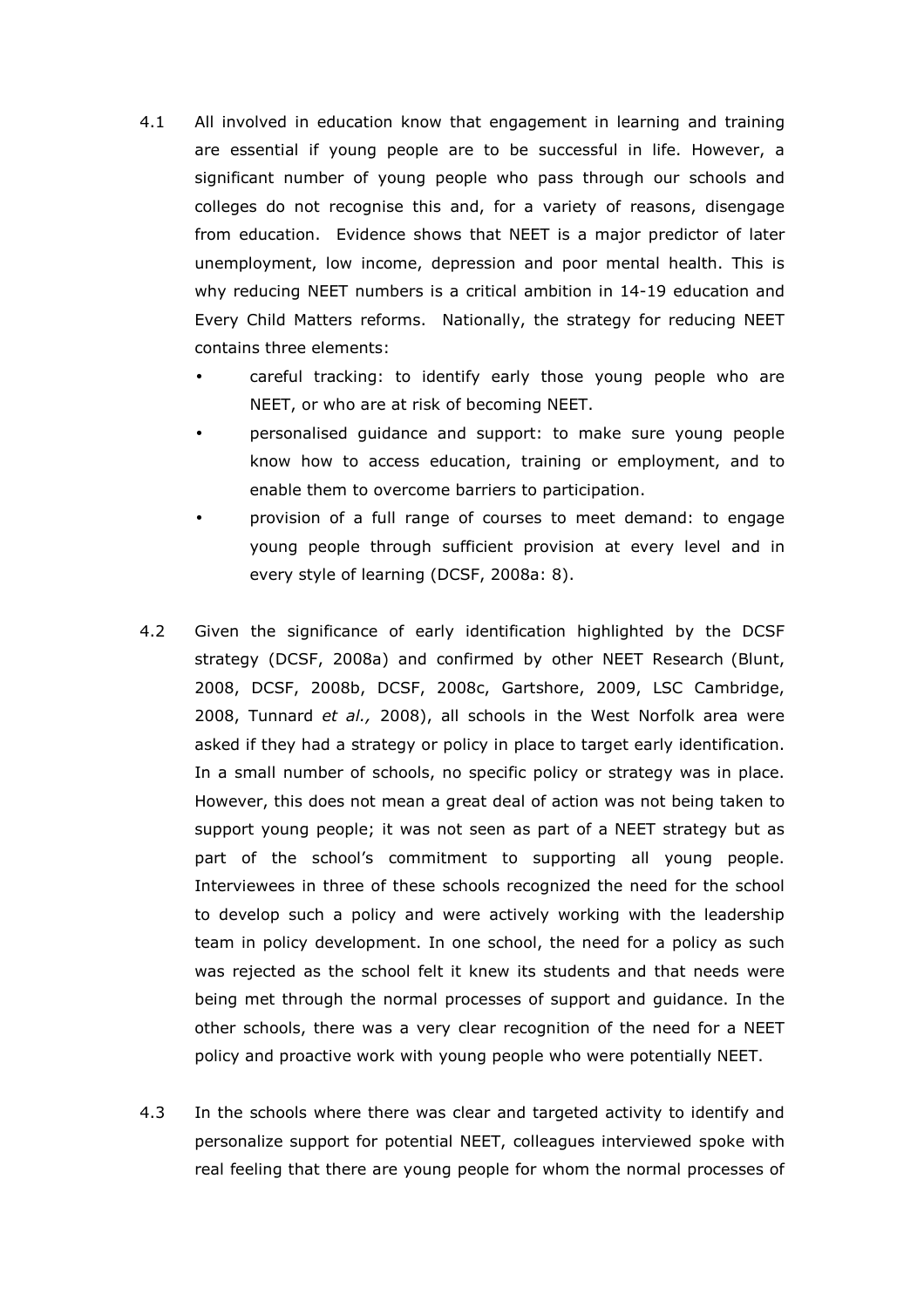support and guidance are insufficient and that the school needs to personalize support and, where necessary, commit additional resources. In all of these schools, senior staff were very actively engaged in overseeing and supporting the development of a strategy to reduce NEET. All saw it as a responsibility of the school to provide the best support for all young people, recognizing that this provision needed to be intensive for some young people. One interviewee also commented that reducing disengagement also had a positive impact on the school's Contextual Value Added data! The firm support of leadership in addressing NEET is an essential component of a NEET strategy.

- 4.4 Several schools felt they had to intervene early, usually in Year 9. However, colleagues in these schools also spoke of their recognition of NEET before then. In such schools, recognition involves a fast track process to the Connexions PA. In one school, this is achieved by a programme where every Year 9 is interviewed by a member of the pastoral team about aspirations and learning pathways. Interventions also involved a dogged persistence by the school's own careers/IAG coordinator to ensure that interviews had taken place and, where further interviews were needed, giving support to Connexions to ensure attendance at the interviews. One senior member of staff spoke of how his involvement with one young person had led to six interviews with Connexions. In two of the schools there is a recognition of the pressures and time constraints faced by Connexions, and the school provides enhanced support. One school employs a trained professional counsellor for one and a half days per week to work with young people at greatest risk of disengagement. In another school, there is a full time non teaching Connexions coordinator who ensures pupil engagement with Connexions. One of the senior staff interviewed showed how the school's own processes of monitoring pupil progress were linked into IAG. When performance against target grades is being discussed students are also asked about future aspirations. Those who state they are unsure are referred to a senior member of staff who ensures they are fast tracked to Connexions.
- 4.5 In all West Norfolk schools there is a recognition of the value of curriculum flexibility and making use of the vocational provision at the College of West Anglia in reducing disengagement from learning. This is supported by very close links with the College involving a teacher or PA from the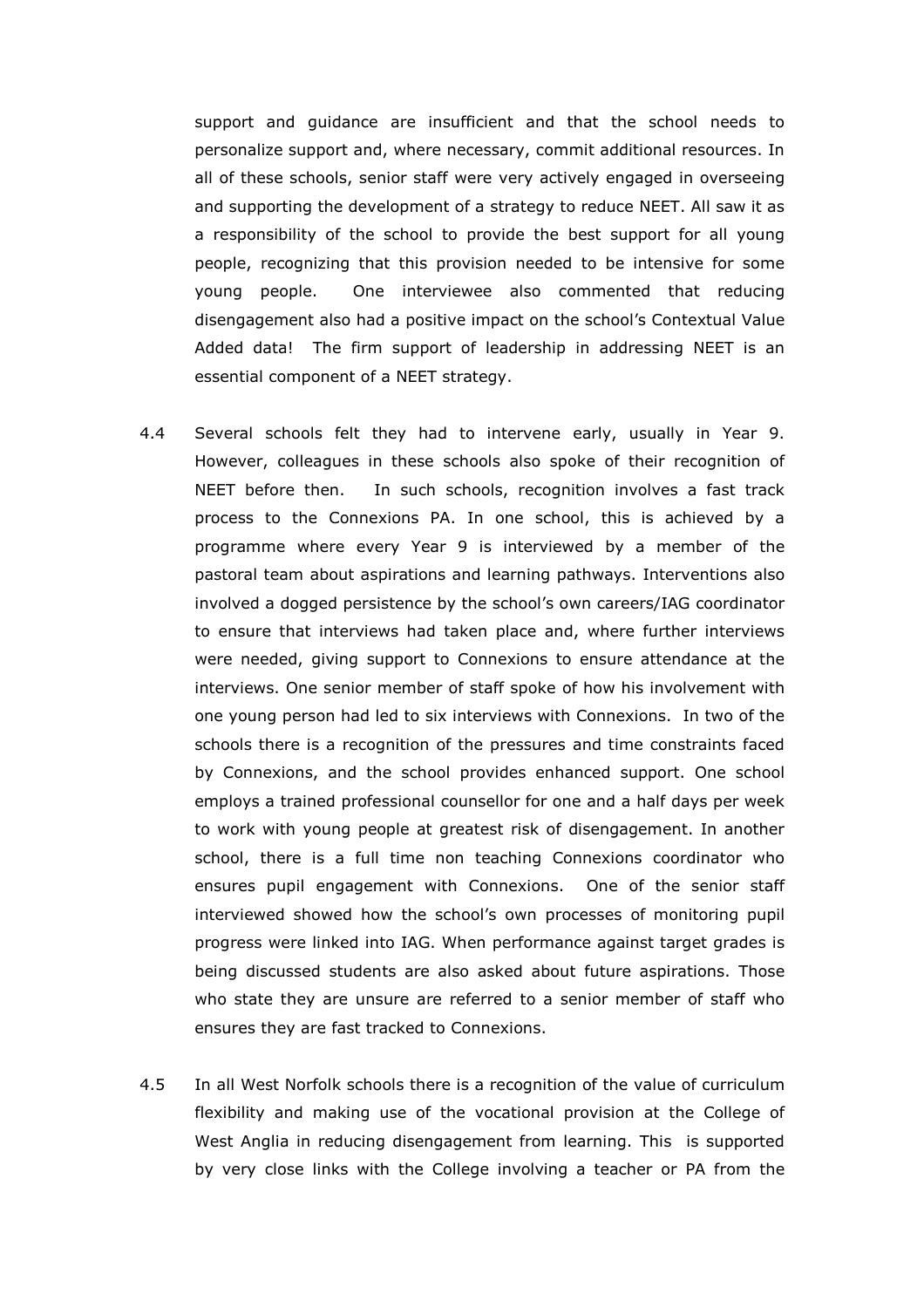school visiting College teaching staff on a regular basis, discussing individuals and taking supporting action where needed back in the school. In one school, a member of the County Youth Team and a teaching assistant work with the young people on a flexible learning programme for a further day each week. Both had developed very effective relations with the young people who were very positive about the support they had received. Interviews with students across several schools emphasized the value of involvement with COWA in Years 10 and 11 through the support of the College in helping them complete their application to COWA. Without exception, schools commented that without the provision of courses at COWA, the exclusion rate would be higher. As one senior colleague said "our experience is that students feel more positive about their future as a result of attending COWA. It gives them hope and they can see the progression." In more than one school, reference was made to the importance of programmes which allowed students to experience COWA, get to know the layout of the college, college routines and staff in advance of moving there on a full time basis in Year 12. All the students who were interviewed in schools who were on the programme were very supportive. Data provided from the College illustrates the positive impact of the programme.

|                  | <b>Foundation   Level 1</b> |     | Level 2 |
|------------------|-----------------------------|-----|---------|
| Number of Starts | 17                          | 122 | 17      |
| % Retention      | 100                         | 76  | 89      |
| % Pass rate      | 100                         | 98  | 63      |

Table 18 14-16 Norfolk Schools at COWA Completion Year 2007-2008

4.6 The programme is also effective in leading to effective transition to learning/employment post 16. 111 or 71% of the young people who completed the programme progressed into FE/training with a further 6 (4%) progressing to work. The small number who started on this programme and whose future is unknown must be a priority sub group as being potentially NEET. Initially, this programme was funded by the LSC. The funding has been reduced, and sending students on the course is stretching school budgets. Numbers have fallen from a high of 200 in the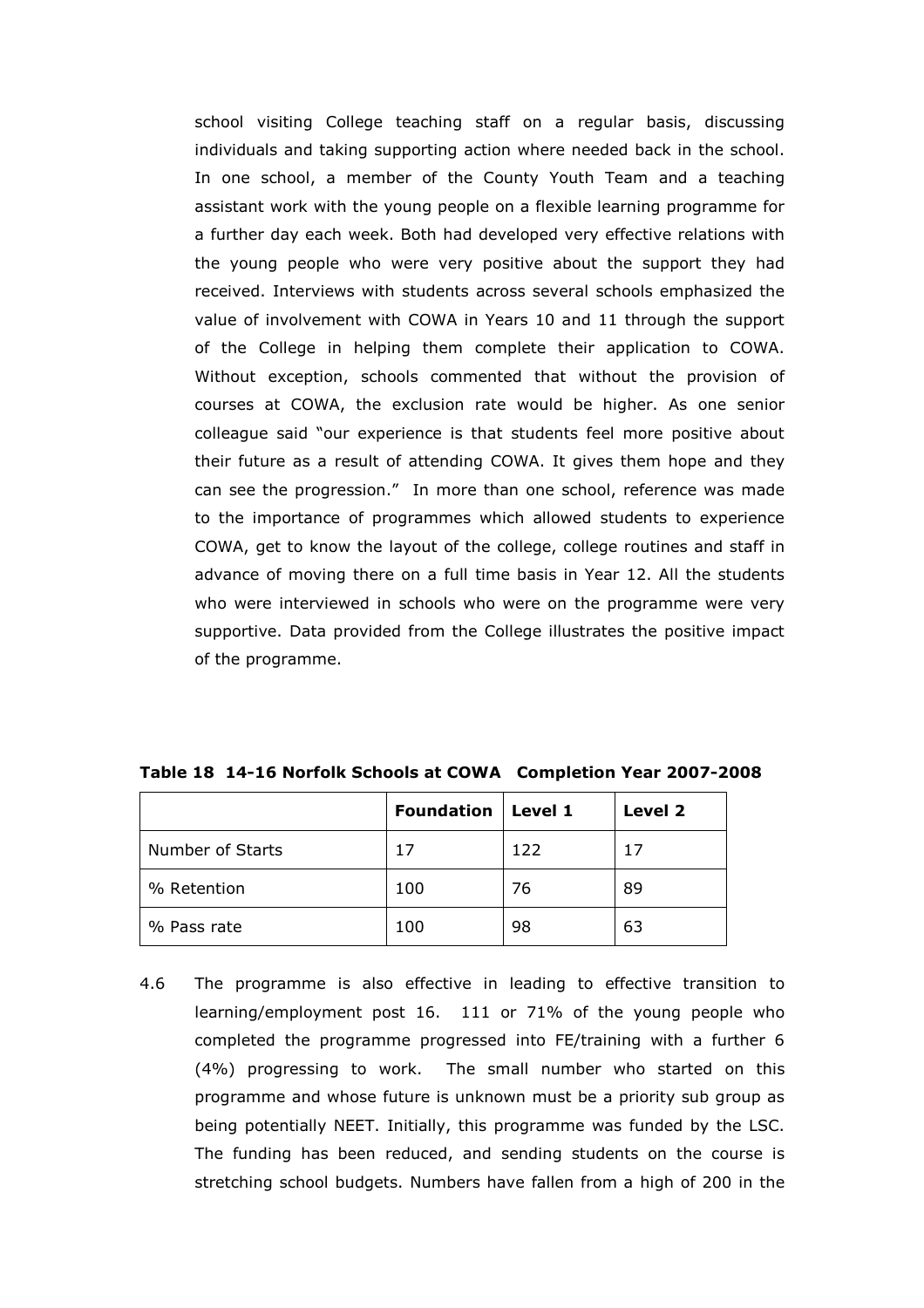completion year 2005-2006 to 156 in 2007-2008, although there has been a rise to 187 in the current year. There is no doubt that this programme has had a significant impact on retaining many students in education.

- 4.7 18 students are currently on the Notschool programme. This programme has, as its target group, students who are capable of working independently from home. They are provided with a laptop, printer, camera and broadband access from home. They are linked to a mentor, a qualified teacher, and their learning is on line. Mentors keep folders of a range of certificates that a young person could gain. A young person could gain accreditation without realizing s/he was working towards such an award. It is claimed that 75% move on into further education. Of the three young people in West Norfolk who completed last year, progression has been to an apprenticeship, an NVQ Level 1 in Hair and Beauty and E2E. In West Norfolk, the scheme is overseen by a manger in COWA. Of the eleven Year 11 leavers this year, all but one have applied for a college course. Three applicants have been successful, the remainder are awaiting an interview. However, the cost is £5000 per student and the future of the programme is in doubt as the cost to schools is likely increase and there is no additional support from Children's Services.
- 4.8 Several schools emphasise the importance of the involvement of the resources of the learning support department in working with young people who are potentially NEET. In one school, the SEN coordinator takes all the referrals of those young people who are at highest risk of becoming NEET as well as those who are lacking in confidence. Individual mentoring is provided as well as the opportunity to join a life skills course. In the same school, those who present a significant challenge because of poor behaviour are assigned a member of senior or middle management as a personal mentor. No mentor has to manage more than one student. In another school, teaching assistants are used flexibly "to take the sting out of situations". This involves withdrawing a student from certain lessons to work with the TA on strategies to improve behaviour when returned to lessons.
- 4.9 In some schools additional resourcing is put in for mentoring and counselling. The students who were interviewed during this research who happened to be part of a mentoring scheme were all very supportive of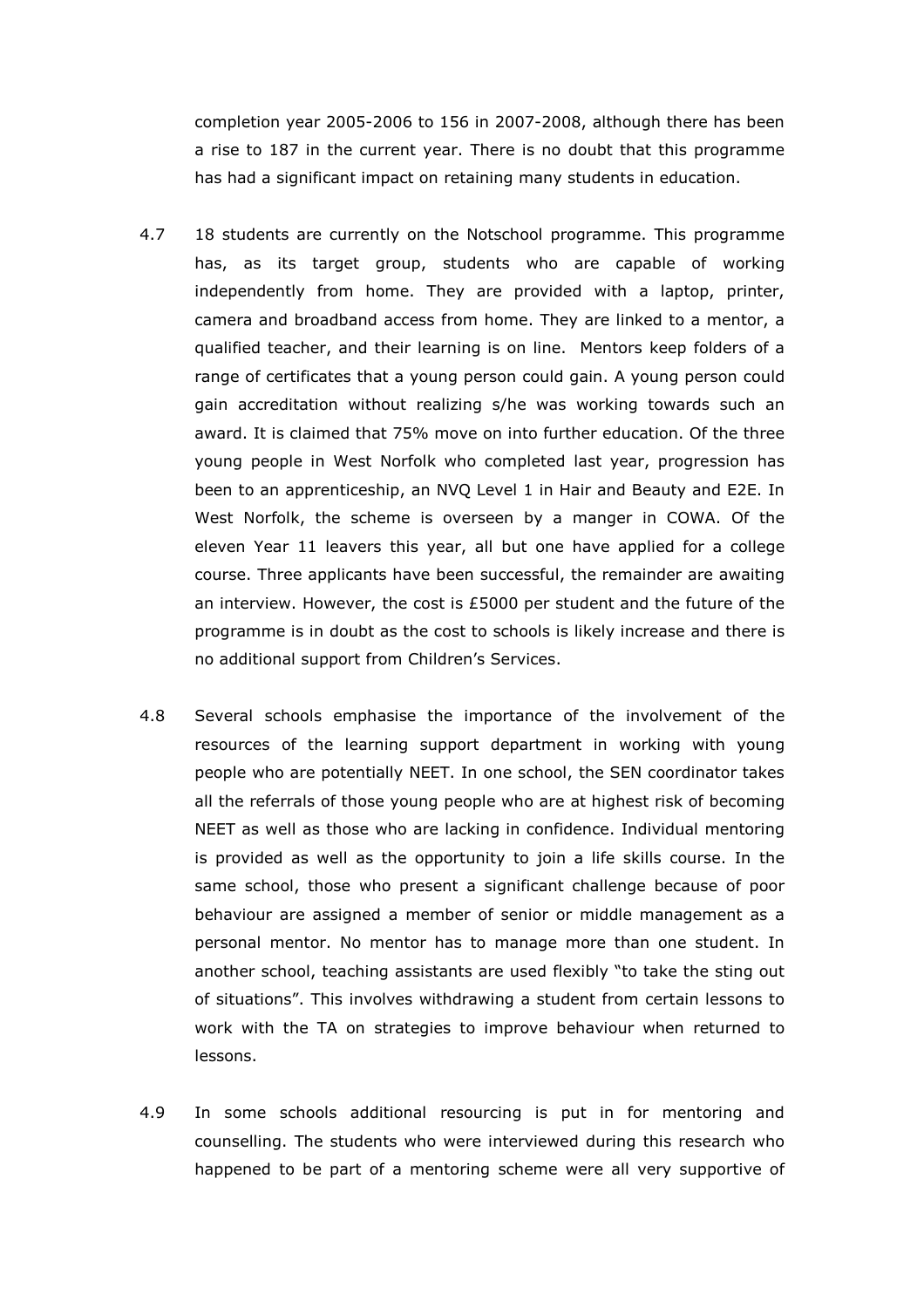mentoring. In addition, some schools are developing in house learning units. In one school, students with long absences are placed in a learning unit where they catch up with work missed until they are ready to resume normal lessons. In the same school this unit is also used for students who have failed to deliver coursework on time. In another school the unit is designed so students work in isolation in booths with work brought to them. However, the person in charge has a wider support brief and uses the time for in depth discussion with students. At least two schools use youth workers to support students. In another school a lunch time club, run by a non teaching member of staff, is helpful in enhancing personalized support. The provision of a more structured in house learning support unit is seen by one school as the final piece of the structure they need to move to a point where they have virtually no permanent exclusions. Lack of funding and appropriate physical space are restricting this school's efforts.

- 4.10 Nationally, a characteristic of many NEET is attendance well below the average. All schools reported working closely with their attendance officer and all schools recognized the importance of attendance. Absence not only results in failure to achieve formal qualifications, it also disengages a young person from learning routines. Students who have a poor record of attendance at school also struggle to attend College on a regular basis.
- 4.11 Absence is a significant issue for West Norfolk schools. Most West Norfolk schools do not meet the threshold of no more than 7% of students as persistent absentees. If this threshold is lowered even further to 6%, then the number of schools failing to meet this target will increase. Data from the County attendance team shows the scale of the problem. In the Year 11 leavers of summer 2008, 575 students in the West had been categorized as "persistent absentees" during their school life i.e with 20% absence in a period of four weeks. The Year 12 cohort known to Connexions is 2422, so 24% had been persistent absentees during the school career, although this is a small overestimate because of the voluntary nature of engagement with Connexions. Of the 2136 leavers in 2007 known to Connexions, 577 (27%) had been persistently absent at some point in their school year. With such a strong link between absence and NEET, improving attendance by a variety of strategies is an essential element in reducing NEET numbers. A summary of best practice is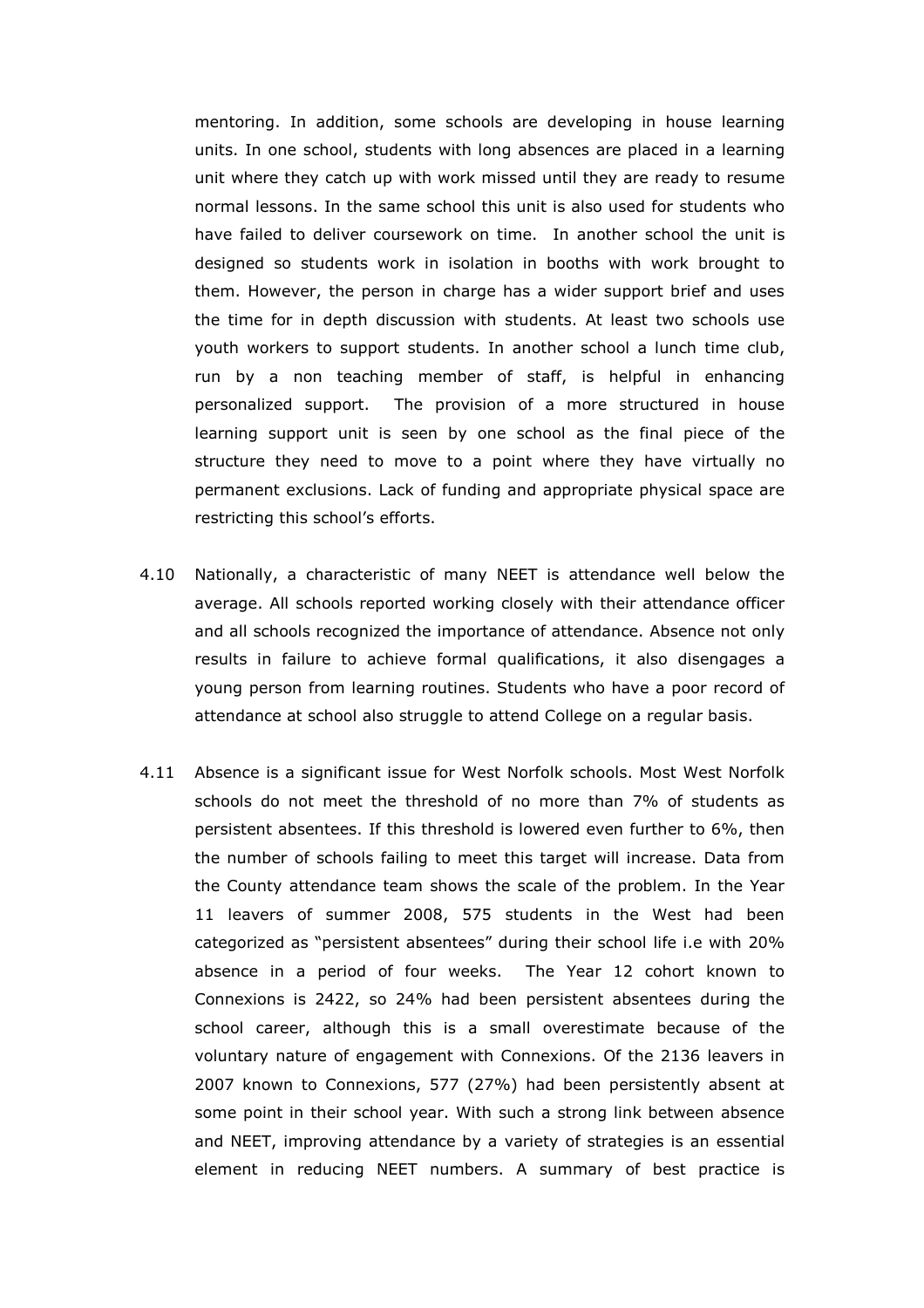included as **Appendix 2.** The Fast Track approach to formal procedures leading to a prosecution in twelve weeks was piloted in West Norfolk with a success rate in improving attendance of 80-90%. Above all, the message must be that there will be a consequence for absence without sound and valid reasons.

4.12 Some young people need support and resourcing beyond the ability of an individual school. The type of support varies considerably from young person to young person. It was recognised by the Social Exclusion Unit that the challenge to ensure all young people progress through adolescence fully equipped to play an active role in society and gain the skills they need to enter the labour market would require a collective response. It would require "…agencies working together to provide services in partnership, demonstrated by a strategic vision, shared responsibility and solutions agreed by senior officers across local authorities and primary care trusts – and with local areas having clear lines of accountability, through their Children's Trust and Local Strategic Partnership to ensure that the contribution of all partners is monitored effectively." (Tunnard et al., 2008: 18). Effective partnership with Children's Services with links to families right back to ante-natal and postnatal support, through children's centres, parental support advisers, and work in primary schools, provides a longitudinal perspective which the secondary school alone does not have. In Norfolk schools, there was concern over the Common Assessment Form. It was described as being "too bureaucratic" by more than one interviewee. Some schools spoke of the value of multi agency meetings to discuss those young people with complex needs, in one case, with the frequency linked to the exclusion record of young people. There is evidence of the very positive impact of regular meetings amongst professionals discussing individuals, but these meetings need to be as frequent as fortnightly (Blunt, 2008, Gartshore, 2009). Some were very negative in their assessment of the support they received from Children's Services, and a feeling that the onus is too much on the school to lead in working with other professions and agencies. One interviewee stated "Norfolk is slow to develop round table discussions which focus on individuals. As a result, processes are too reactive." There is variation in the degree to which the resources of the youth service are used by schools. In two examples in the research it is used effectively to work with targeted groups. The general feeling was that partnership with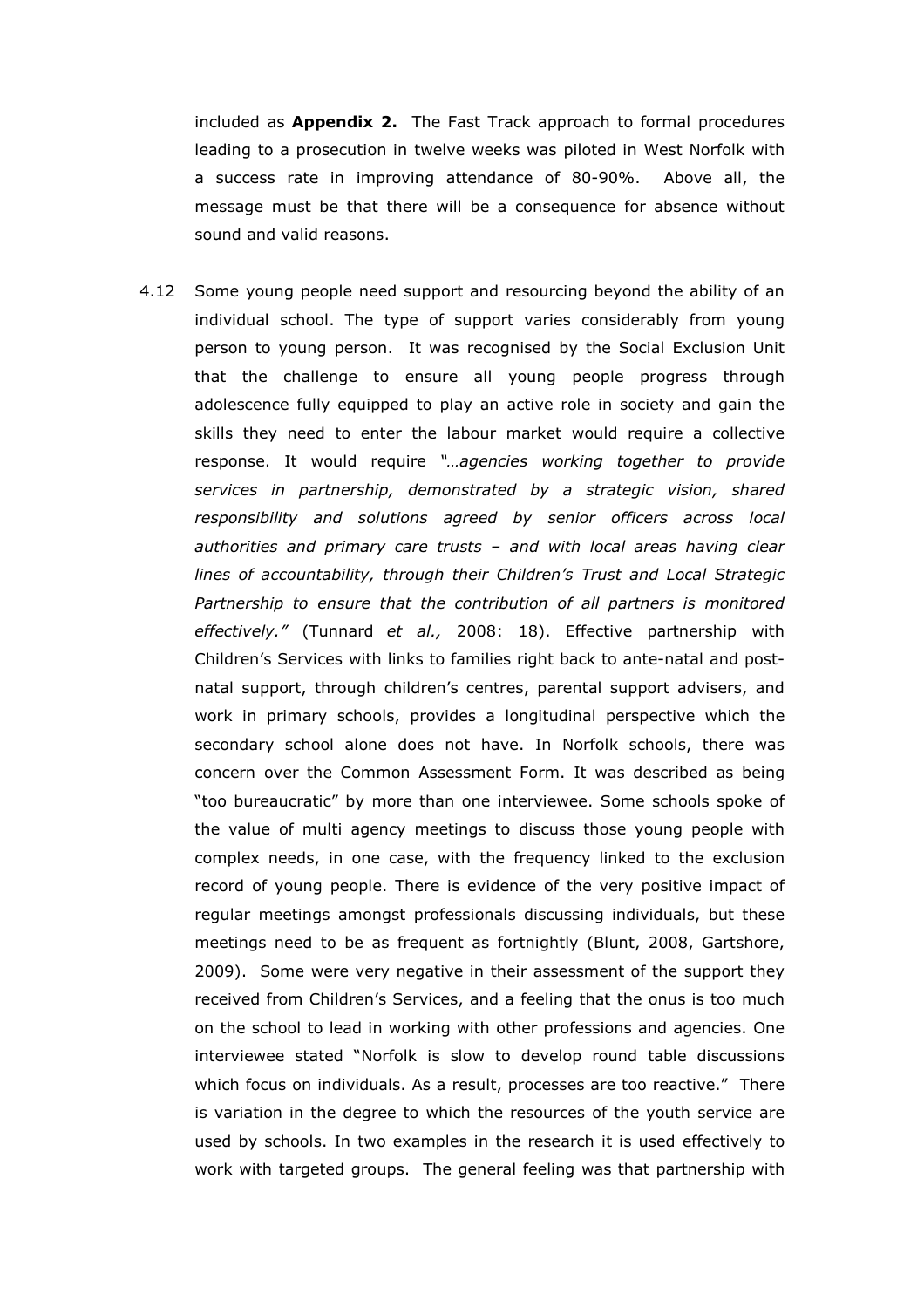Children's Services in ensuring high quality, coordinated "wrap around care", as outlined in both Every Child Matters and Extended Schools, is still at an early stage.

- 4.13 Permanent exclusion from school significantly increases a young person's chances of becoming NEET. Many of the young people with whom the Youth Offending Team are working are also out of mainstream learning. Of the 27 young people being supported by YOT and who reached the end of statutory education in 2008, eleven are NEET, seven are in training, five are on an E2E programme and four are employed. The Behaviour Partnership, with its commitment to the reduction of permanent exclusion is developing in West Norfolk but some schools commented negatively on its working. These comments related to a perceived lack of transparency in the system; that some schools exclude more readily than others and some schools receive very few students excluded from other schools. The Rosebery Centre is managing 140 young people (April 2009). It has to take a flexible approach to reflect individual needs. There is a core curriculum of English, mathematics, science, and ICT. Provision is bought in off-site with organizations specializing in areas such as music, performing arts, motor vehicle maintenance and sport. Most of the young people now have a curriculum mix of nearly 25 hours. The Centre ensures there is a worker in COWA for two days a week to liaise with the College.
- 4.14 The Head of the PRU was very much in favour of a post 16 role for the PRU for those young people for whom continued links with the PRU would help prevent their becoming NEET post 16. The involvement of a PRU in post 16 education would be limited but could provide a degree of support through providing access to on line learning, distance learning and mentoring. This is a view which was expressed by another head in West Norfolk. Given that a school has a central role at the heart of its community and also provides some adult learning, it is a natural development of extended schools that, where appropriate, some on going support post 16 would give continued contact with staff and resources for some vulnerable young people.
- 4.15 The cost of providing education at the PRU is conservatively estimated at £15000 per year per student. One school referred to its wish to develop in house provision which would reduce almost to zero its permanent exclusions. Schools are committed to increased inclusion through the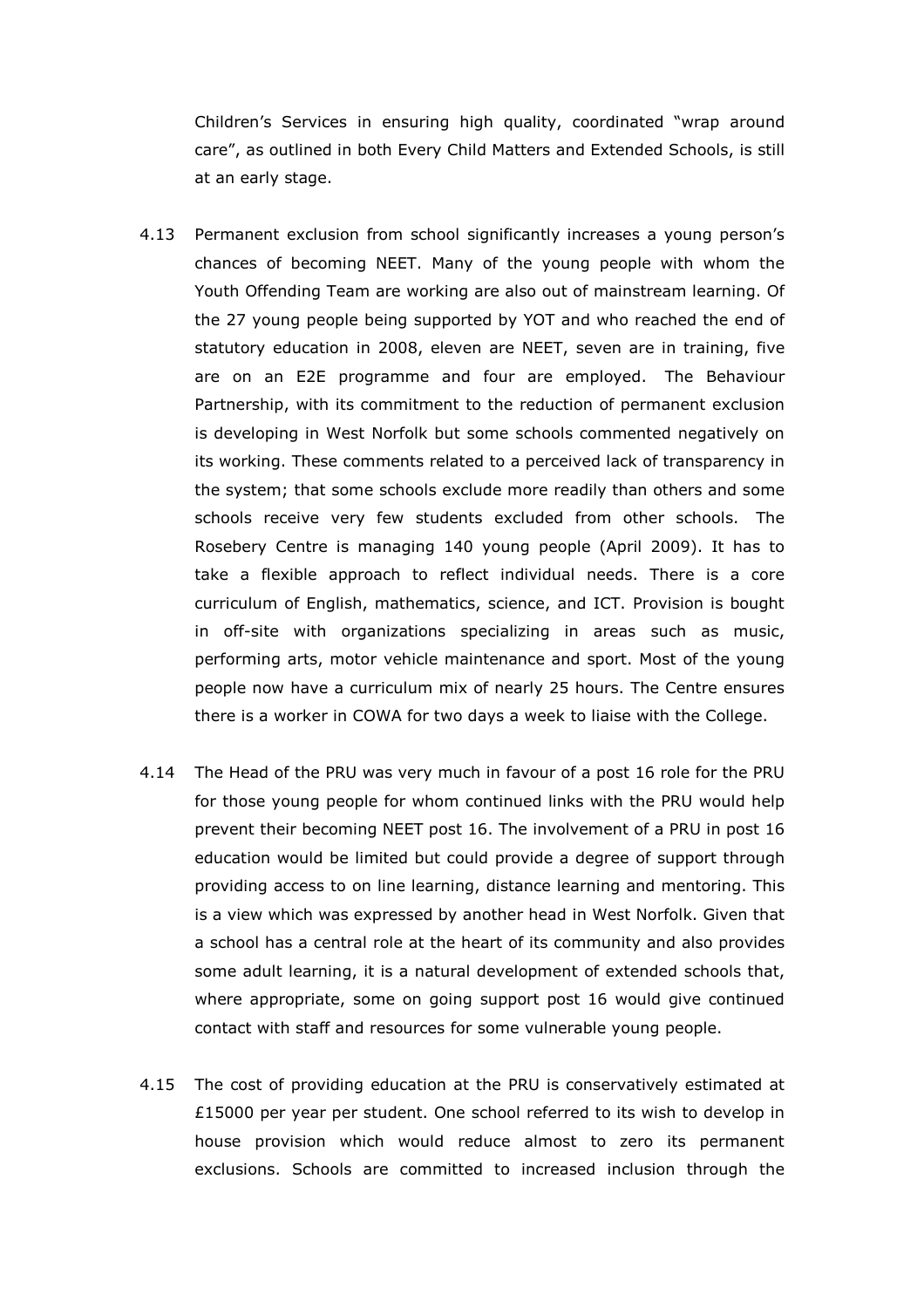behaviour partnership. Significant resources would be released to schools if numbers in the PRU are reduced. This requires schools to be able to develop learning provision in a suitable physical location as well as ensuring they have appropriately trained and committed staff in place to work with those young people who present the greatest challenge. Across the country, many schools are developing innovative and effective responses to the challenge of increased inclusion. Given that the likelihood of a young person becoming NEET increases with absence and exclusion from school, there is a strong case for the further development of in school provision not only as part of a wider inclusion strategy but also as part of a strategy to reduce NEET numbers.

4.16 All schools take a great deal of care over transition processes from Year 6 to Year 7 but for some young people, planned and supportive action is needed throughout the process of transition at the end of Year 11. Most young people will have made some application before the examination phase in Year 11 but by September of Year 12, Connexions have a great deal of work to ensure that the requirements of the September Guarantee have been met. This work involves young people who have not achieved their anticipated grades but also those who have applied and failed to take up a place. For some young people this transition is not easy either because of concerns about the new environment, or because of lack of personal motivation and drive to sustain engagement in learning after compulsory education. Borderline students are encouraged to make a reserve application should they be unsuccessful in their first choice. Connexions support young people over the period from May of Year 11 to September of Year 12. For some young people other support could be considered. Connexions staff have limited capacity. Other, more appropriate staff such as teaching assistants, youth workers or school counsellors may have already formed close links with young people and could maintain contact over the transition period. Such an approach is a characteristic of the approach of the Youth Offending Team (YOT). Recognising that the young people it works with, most of whom are not within mainstream education, it delivers a personalised programme of support. A member of the team helps a young person on a one to one basis choose a course. Many feel lost in what they see as a maze of courses. It supports them in writing applications, coaches them in interview techniques, and travels with them to interviews. Where a young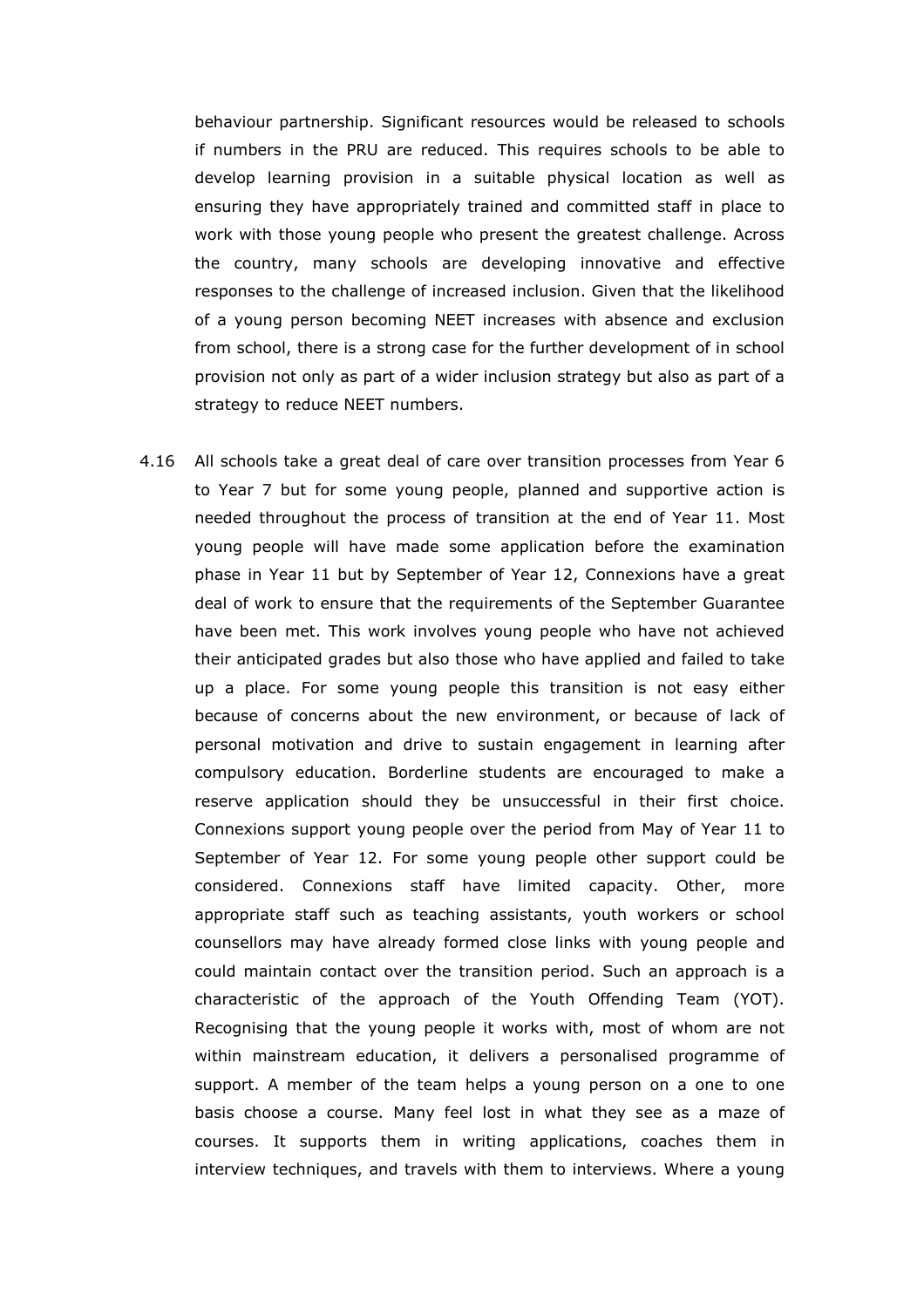person has a statutory order extending over the summer at the end of Year 11, YOT keeps in touch, ensures they have started at the College and checks on attendance. For some young people, Entry to Employment (E2E) is an option. E2E is a flexible programme which is not tied to September starts. Young people can start an E2E programme in the transition summer. The Youth Service is also a valuable source of personnel available over this period. In one school, the youth service is employed to provide group activities in the summer holidays through a one day off-site programme. The school recognizes the value of this and is planning to have a weekly event through the summer for targeted students. There could also be consideration of a larger summer transition activity such as the U Programme which is run in Cambridgeshire. This is a multi agency programme targeted at young people who are potentially NEET. It begins during Year 11 but the centrepiece is a residential period for three days in the summer at the end of Year 11. Youth workers retain contact and use the opportunities provided by the residential programme to ensure young people are still on track to start their Year 12 route. In 2008 175 young people were referred into the programme, 66 took part in the residential element and of these 76, 62 were in employment, education or training at the end of October 2008. Such a programme might well be a useful collaborative activity for OWN and Children's Services to develop.

4.17 Strong support for improved transition processes comes from the College. Most young people who are potentially NEET are not skilled at form filling, understanding bureaucracy or the availability of funding to support them post 16. The College quotes the example of a student who made a chance remark to a tutor that she would have to withdraw from a course because her family could no longer afford transport and equipment costs. The family circumstances were such that the student in question was entitled to several grants and additional financial support and she was retained on her course. Schools are in the best position to know which students are likely to be in this position. Stronger red flag identification of such students would greatly help the College in identifying those in need of support. Equally, early identification of students with poor organizational skills would help in transfer. Such students should be prioritized in terms of ensuring application forms are completed early in the transfer cycle (see section on IAG) and prioritized with an adult, whether it be Connexions or a school employee to ensure the young person has sorted travel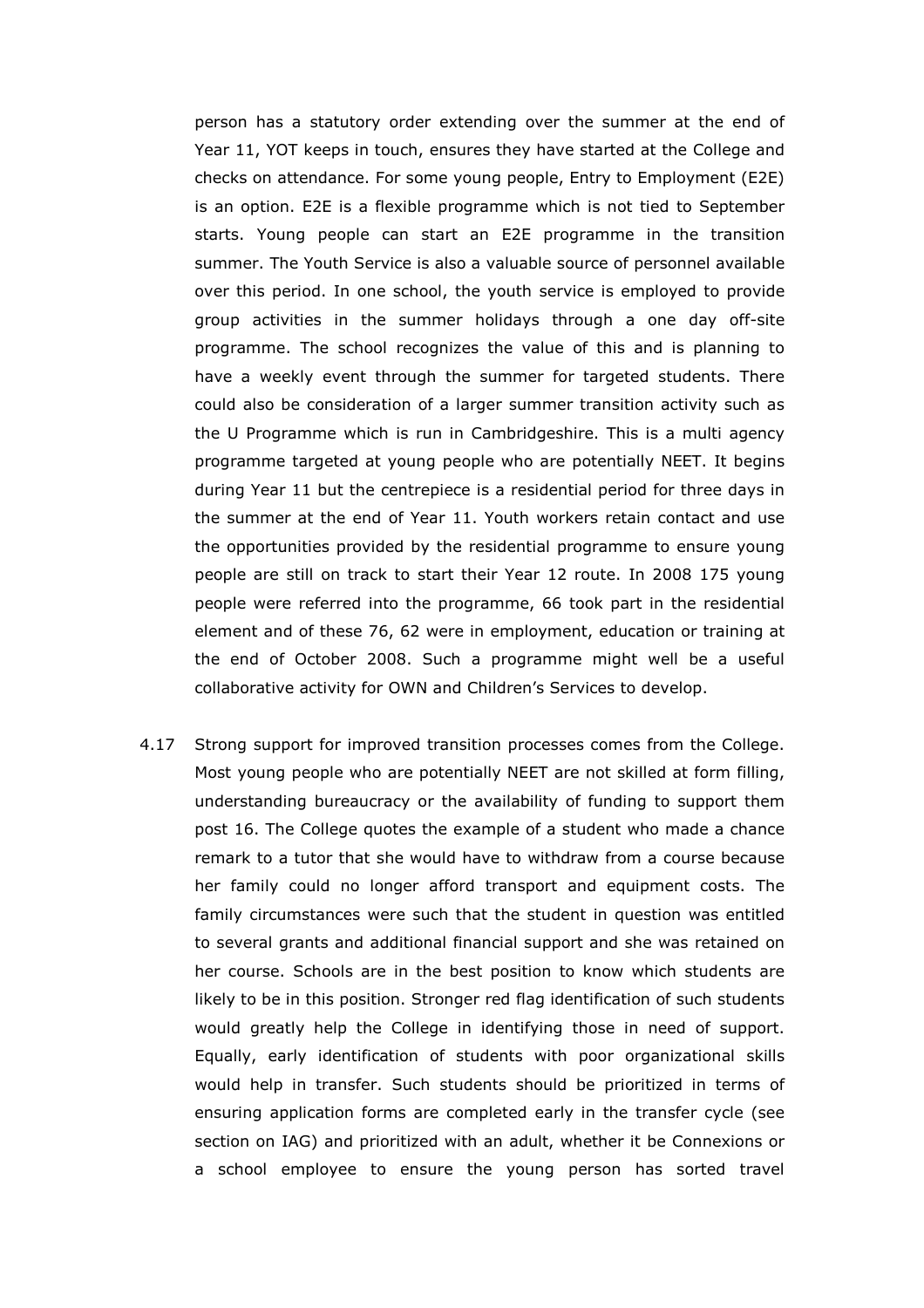arrangements, knows the start times and which days to attend College, and so on. This contact is important not just for ensuring the processes of transfer in place, it is also valuable at a personal level giving support and encouragement for students who are unsure, dilatory or nervous about transition.

- 4.18 Many interviewees spoke with passion about wishing to reduce NEET numbers, and recognized that to do so would require actions and support in statutory education to ensure that there was an effective transition to Year 12. Such an approach will not provide all the answers, but if the numbers who begin Year 12 as NEET are reduced, then that could free capacity within the Connexions, and other services, to work with those who start a new programme in Year 12 but subsequently struggle.
- 4.19 Staff were asked their views about why young people become NEET. Views of staff covered:
	- the local economy, either too many easily accessible but unskilled jobs or just a general lack of employment opportunities.
	- parents who also lacked ambition so school receives no parental support.
	- too many young people in the area with a lack of ambition and with poor attitudes to learning.
	- the transition from GCSE sees a significant jump in the academic rigour of courses linked to a change in learning style which requires greater independence and self-motivation.
	- students make what they feel is the right choice and for the best of reasons but it turns out subsequently to have been an inappropriate choice.
	- an institution is chosen because it is close-by and convenient although it may not offer the best provision to meet the needs of some students.
	- the west of the county is seen as a poor relation in comparison to the rest of the County.

The majority of responses revolved around lack of ambition, lack of job opportunities, size of transition to A level. Interestingly, no one mentioned the single most significant reason, pregnancy and parenting.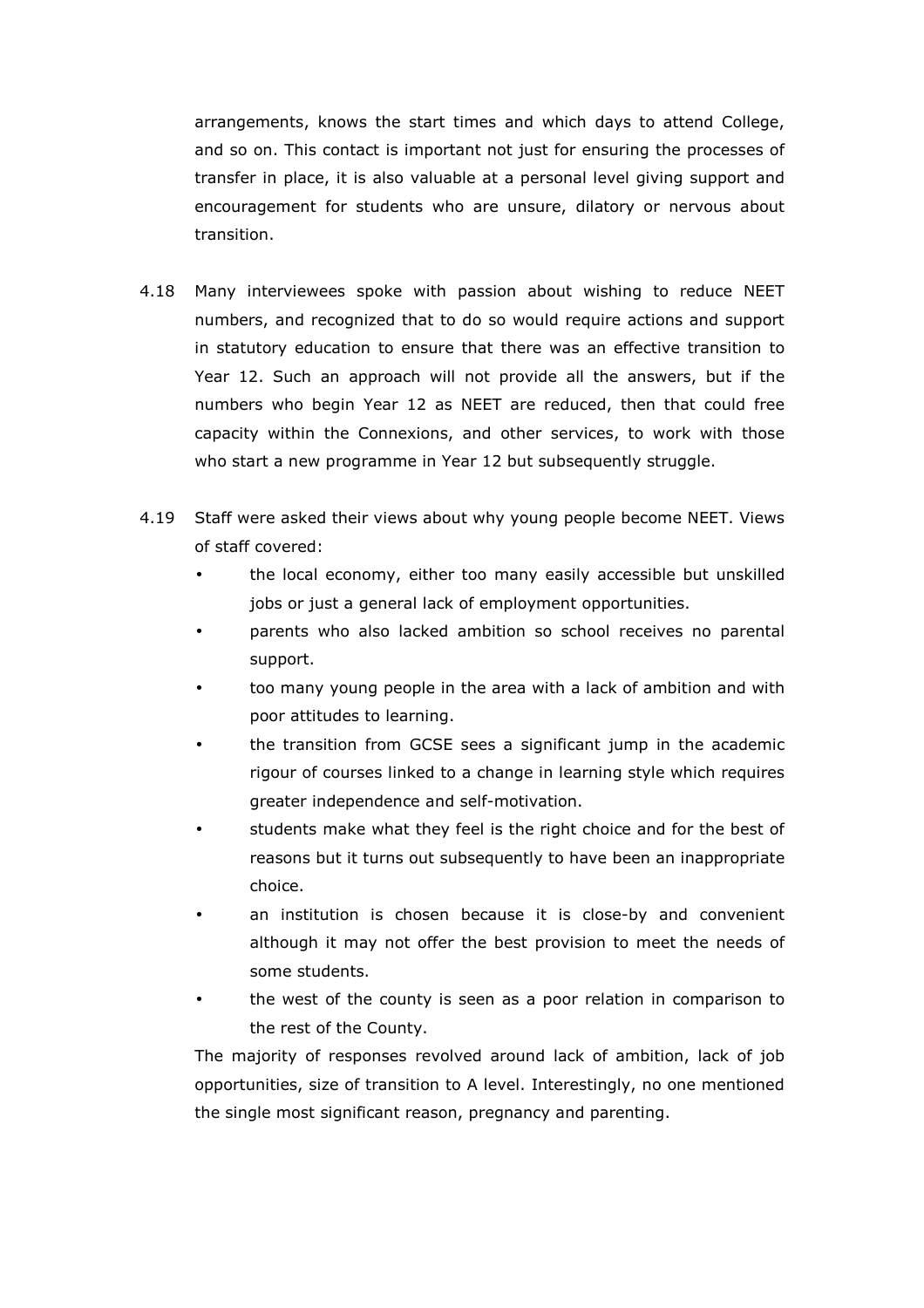4.20 The responses from schools are interesting in the light of data held by Connexions on the learning qualifications achieved by students who are NEET and available in March 2009.

| Qualification                 | <b>Number</b> | %  |
|-------------------------------|---------------|----|
| <b>Entry Level</b>            | 10            | 3  |
| <b>GCSE A-C or Equivalent</b> | 68            | 23 |
| Level 2 NVQ                   | 6             | 2  |
| No qualifications             | 76            | 25 |
| GCSE D-G or equiv             | 121           | 40 |
| Level 1 NVQ                   | 5             | 2  |
| A/AS levels or equivalent     | 12            | 4  |
|                               | 298           |    |

Table 19 Learning Qualifications of NEET Available March 2009

 The table clearly shows that the variety of NEET by attainment, 25% have no qualifications, 42% have achieved a Level 1 qualification, and 25% a level 2 qualification. No data has been collected on how many have achieved a qualification in mathematics or English. However, 70% of NEET in West Norfolk have not reached Level 2, and it is clearly the failure of this group to progress effectively beyond statutory school that is the greatest contributor to NEET in West Norfolk. That is why there is a need for emphasis on processes to reduce NEET in schools. One priority is the improvement of levels of literacy and numeracy through curriculum flexibility. Nationally many schools are taking the opportunity of increased curriculum flexibility at Key Stage 3 to enhance literacy and numeracy. How this happens is a decision for individual schools to take according to need. However, given the below average ability, literacy and numeracy skills of the majority of NEET, there is a strong argument that reduction of NEET from secondary schools begins by enhancing literacy and numeracy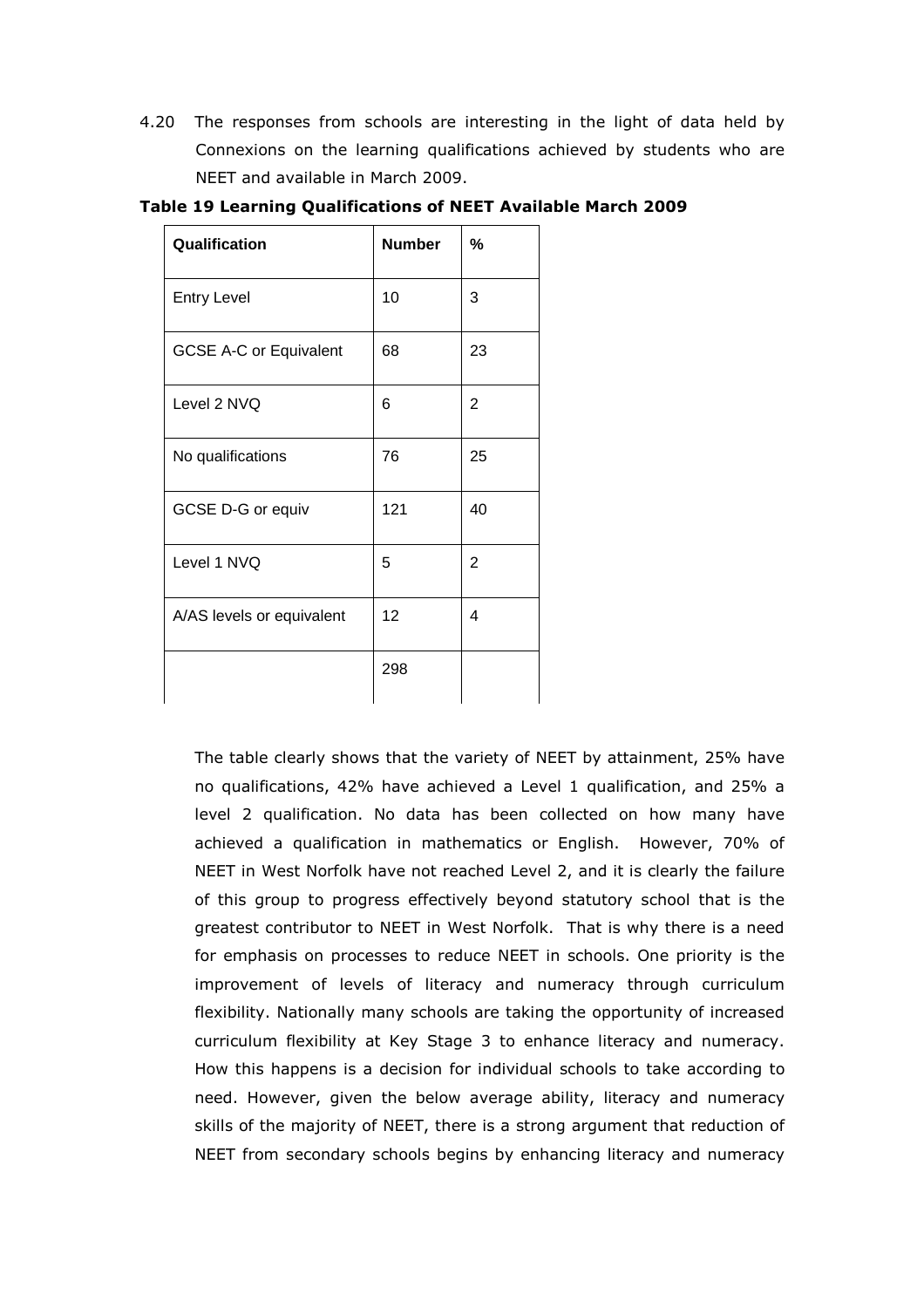skills from Year 7, and for secondary schools to work with primary colleagues to improve further numeracy and literacy before Year 7.

- 4.21 Several interviewees raised lack of ambition and lack of parental support as a reason for NEET. It is exactly for these reasons that any strategy for the reduction of NEET cannot be achieved simply by actions between ages 16 and 19. This is increasingly being recognized nationally and is described in great depth in Tunnard et al's book (2008) "One in Ten". In one West Norfolk school, there is a Sixth Form induction evening for parents and the College has a parents guide to post 16 as part of its prospectus. The need to win over parents and to raise ambition of young people cannot be achieved alone by the secondary and post 16 sector. Involvement of Children's Services with its resources, especially parental support advisers, and work with colleagues in primary level on raising young people's ambitions are as integral a part of NEET reduction as are the tactical actions for 16 and 17 olds (Blunt, 2008, Gartshore, 2008, Tunnard et al., 2008).
- 4.22 Throughout this section, there has been a recurring theme of the importance of the partnership between Connexions and schools, especially in relation to the sharing of data. Schools were very keen to know what had happened to ex-students and equally willing to amend IAG in the light of feedback on individuals. Connexions currently ask students if they are willing for information to be shared with other agencies by ticking a box. Many young people fail to tick this box so Connexions are faced with the difficulty of further follow up work if they want to share. If the default position is changed to one which assumes the data can be shared with the statutory school unless the young person declines, then Connexions Norfolk can move to a position where, in the overwhelming majority of cases, the names of young people who have become NEET can be discussed.
- 4.23 Providers also have a responsibility to ensure they do all they can to support Connexions in maintaining an accurate database. Post 16, in many centres there was no embedded awareness of the need to inform Connexions immediately a young person leaves the centre, although one centre repots monthly. Connexions needs to know immediately a young person disengages. Persistence and doggedness are key themes in the